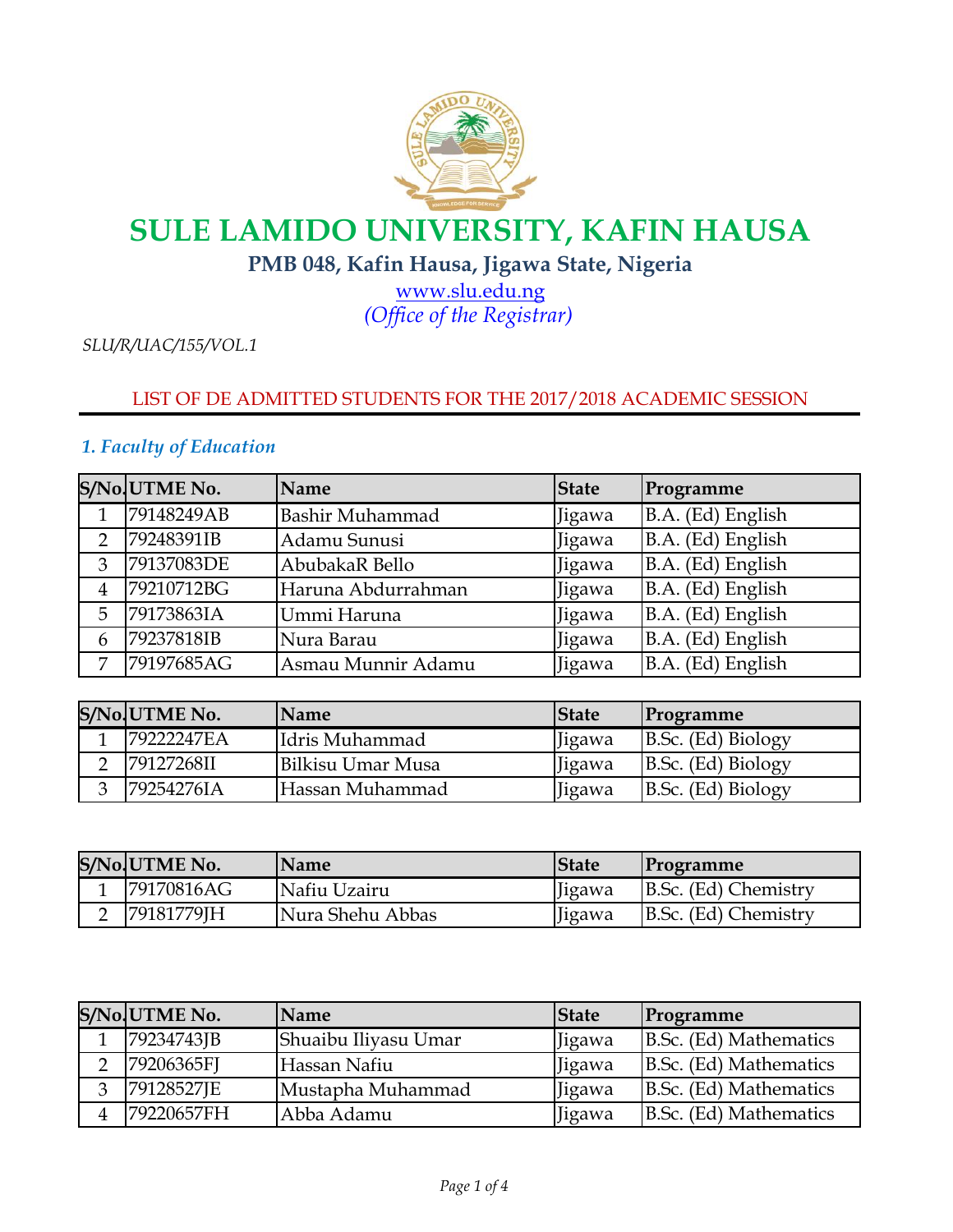## *2. Faculty of Humanities*

|                | S/No UTME No. | Name                    | <b>State</b> | Programme          |
|----------------|---------------|-------------------------|--------------|--------------------|
|                | 79159652DD    | Ahmad T. Muhammad       | Jigawa       | B.A. Arabic        |
| $\overline{2}$ | 79180555ID    | Ahmad Musa              | Jigawa       | B.A. Arabic        |
| 3              | 79129746CG    | Usman Khamisu           | Jigawa       | B.A. Arabic        |
| $\overline{4}$ | 79217210BJ    | Muhammad Usman Babagana | Jigawa       | B.A. Arabic        |
| 5              | 79166541CH    | Nura Muhammad           | Jigawa       | B.A. Arabic        |
| 6              | 79165177EF    | Zakar Musa              | Jigawa       | <b>B.A.</b> Arabic |
| 7              | 79187137CI    | Maryam Mustafa          | Jigawa       | B.A. Arabic        |

| S/No.UTME No. | <b>Name</b>       | <b>State</b> | Programme    |
|---------------|-------------------|--------------|--------------|
| l79191558FE   | Alhassan Tsalhatu | lgawa        | B.A. English |

|                | S/No.UTME No. | Name            | <b>State</b> | Programme  |
|----------------|---------------|-----------------|--------------|------------|
| 1              | 79110400FI    | Yusuf Yunusa    | Jigawa       | B.A. Hausa |
| $\overline{2}$ | 79163157JB    | Hussaini Isah   | Jigawa       | B.A. Hausa |
| 3              | 79159300CC    | Mubarak Gambo   | Jigawa       | B.A. Hausa |
| 4              | 79142054FJ    | Ibrahim Hamza   | Jigawa       | B.A. Hausa |
| 5              | 79124165IF    | Mohammed Ubali  | Jigawa       | B.A. Hausa |
| 6              | 79148258HB    | Muhammad Isyaku | Jigawa       | B.A. Hausa |
| 7              | 79126191CB    | Muhammad Maina  | Jigawa       | B.A. Hausa |

| S/No.UTME No. | <b>Name</b>         | <b>State</b> | <i><u>Programme</u></i> |
|---------------|---------------------|--------------|-------------------------|
| 179178461GA   | Idris Abubakar Maje | ligawa       | IB.A.<br>History        |

|                | S/No UTME No. | <b>Name</b>           | <b>State</b> | Programme            |
|----------------|---------------|-----------------------|--------------|----------------------|
|                | 79180476CJ    | Musa Ishak            | Jigawa       | B.A. Islamic Studies |
| $\overline{2}$ | 79130470IF    | Sulaiman Muhamamd     | Jigawa       | B.A. Islamic Studies |
| 3              | 79148998IC    | Ziyada Abubakar Inuwa | Jigawa       | B.A. Islamic Studies |
|                | 79237650AD    | Musa Sarawa Muhammad  | Jigawa       | B.A. Islamic Studies |
| 5              | 79218736JH    | Ummi Sabo Lawan       | Jigawa       | B.A. Islamic Studies |
| 6              | 79121008FA    | Safiya Abubakar       | Jigawa       | B.A. Islamic Studies |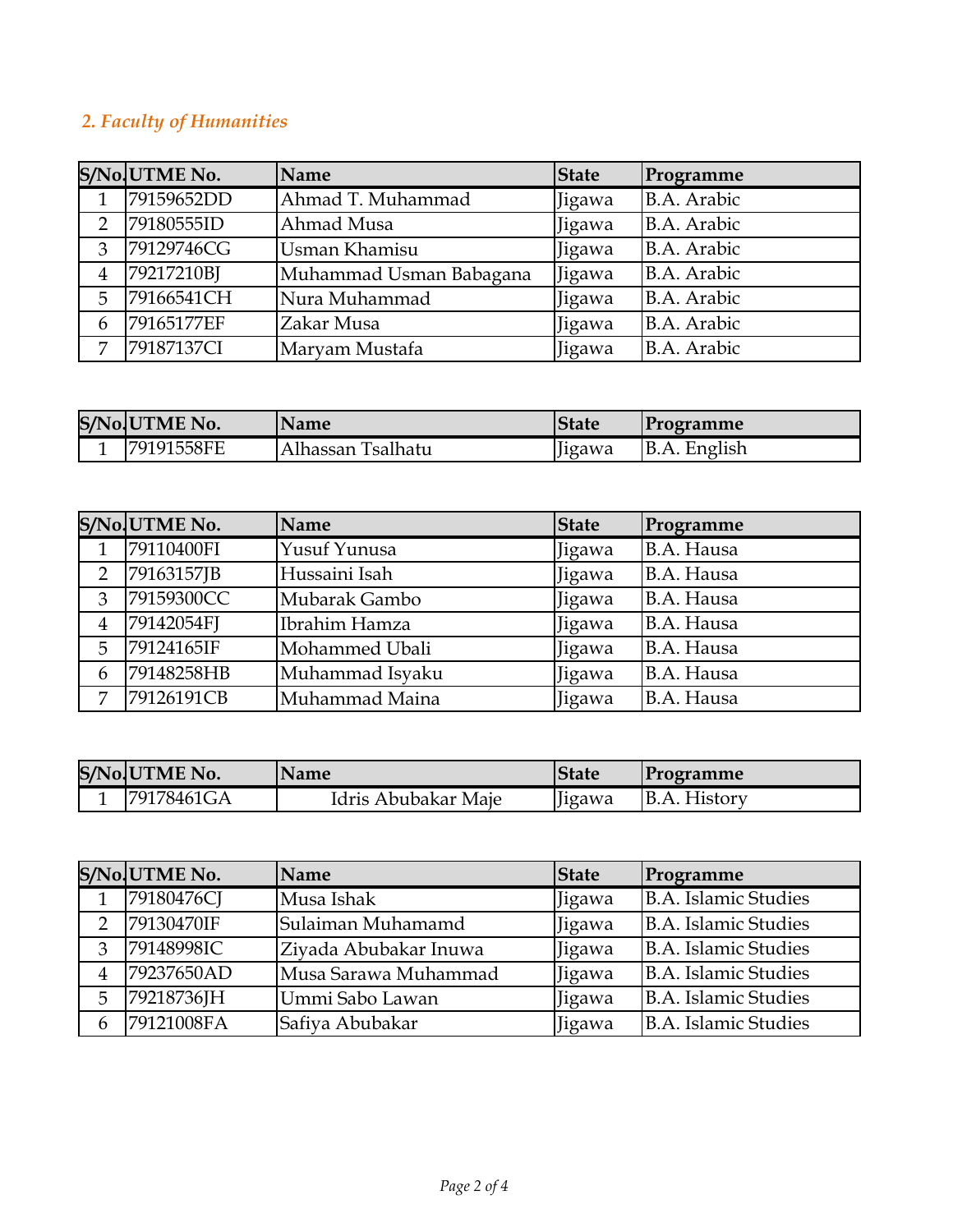## *3. Faculty of Natural and Applied Sciences*

|                | S/No UTME No. | Name                             | <b>State</b> | Programme                     |
|----------------|---------------|----------------------------------|--------------|-------------------------------|
| $\mathbf{1}$   | 79188022IJ    | Yunusa Abdussalam                | Jigawa       | <b>B.Sc. Biology</b>          |
|                |               |                                  |              |                               |
|                | S/No UTME No. | <b>Name</b>                      | <b>State</b> | Programme                     |
| 1              | 79119887BI    | Idris Hassan                     | Jigawa       | <b>B.Sc. Chemistry</b>        |
|                |               |                                  |              |                               |
|                | S/No.UTME No. | <b>Name</b>                      | <b>State</b> | Programme                     |
| $\mathbf{1}$   | 79181151EB    | Muhammad Umar                    | Jigawa       | <b>B.Sc. Computer Science</b> |
| $\overline{2}$ | 79181952GD    | Ahmad Hamisu                     | Jigawa       | <b>B.Sc. Computer Science</b> |
| 3              | 79191500DE    | Usman Mikail Adam                | Jigawa       | <b>B.Sc. Computer Science</b> |
| $\overline{4}$ | 79164253AE    | Abdullahi Yusuf Garba            | Jigawa       | <b>B.Sc. Computer Science</b> |
| 5              | 79220557GG    | Yakubu Abubakar                  | Jigawa       | <b>B.Sc. Computer Science</b> |
| 6              | 79104444HI    | Sadiq Yusuf                      | Jigawa       | <b>B.Sc. Computer Science</b> |
| $\overline{7}$ | 79172280HG    | <b>Bashir Yusif</b>              | Jigawa       | <b>B.Sc. Computer Science</b> |
| 8              | 79189115BB    | Abdulrahim Magaji                | Jigawa       | <b>B.Sc. Computer Science</b> |
| 9              | 79149881FC    | Usman Sulaiman                   | Jigawa       | <b>B.Sc. Computer Science</b> |
| 10             | 79203818DH    | Hadiza Haruna                    | Jigawa       | <b>B.Sc. Computer Science</b> |
| 11             | 79143866FF    | Yahaya Umar                      | Jigawa       | <b>B.Sc. Computer Science</b> |
| 12             | 79206639BD    | Aliyu Suleiman                   | Jigawa       | <b>B.Sc. Computer Science</b> |
| 13             | 79173713EF    | Abba Bala                        | Jigawa       | <b>B.Sc. Computer Science</b> |
| 14             | 79236102II    | Abdurrahaman Muhammad San Jigawa |              | <b>B.Sc. Computer Science</b> |
| 15             | 79221132IH    | Abdulhamid Umar                  | Jigawa       | <b>B.Sc. Computer Science</b> |
| 16             | 79149338DC    | Buhari Amadu                     | Jigawa       | <b>B.Sc. Computer Science</b> |
| 17             | 79231197FJ    | Hassan Garba                     | Jigawa       | <b>B.Sc. Computer Science</b> |
| 18             | 79145738GF    | Ahmed Muhammed                   | Jigawa       | <b>B.Sc. Computer Science</b> |
| 19             | 79165262IB    | Fatima Usman Muhammad            | Jigawa       | <b>B.Sc. Computer Science</b> |
| 20             | 79136163HI    | Salisu Adamu Ibrahim             | Jigawa       | <b>B.Sc. Computer Science</b> |

| S/No UTME No.     | Name            | <b>State</b> | Programme         |
|-------------------|-----------------|--------------|-------------------|
| <b>79132687DA</b> | Hassan Alhassan | Jigawa       | B.Sc. Mathematics |
| 79128755II        | Aminu Umar      | Jigawa       | B.Sc. Mathematics |

| S/No UTME No. | <b>Name</b>               | <b>State</b>                | <i>Programme</i>  |
|---------------|---------------------------|-----------------------------|-------------------|
| l79160274BA   | Abubakar Ibrahim Balarabe | $\iint_{\mathbb{R}}$ jigawa | B.Sc. Mathematics |